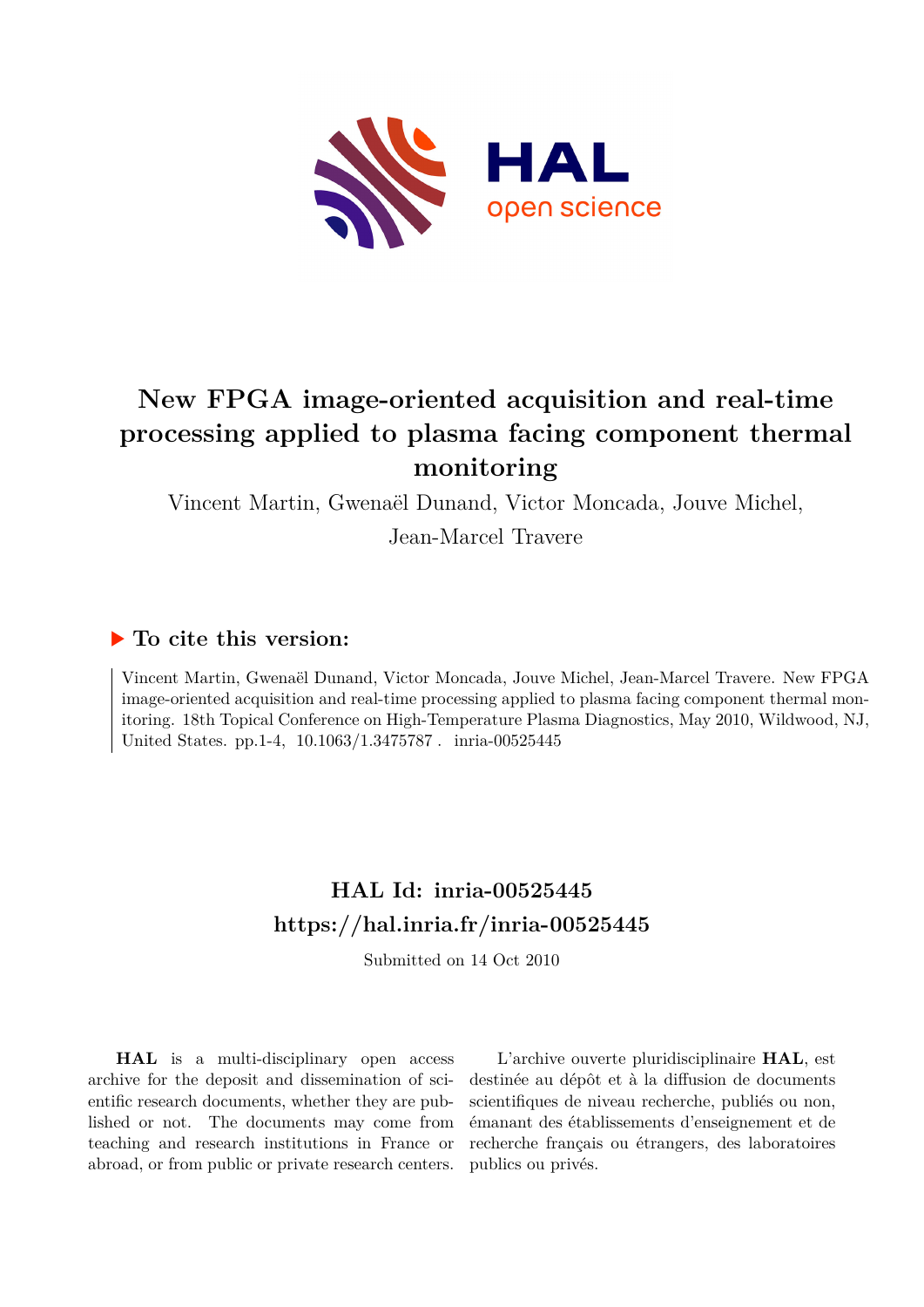# New FPGA-based image-oriented acquisition and real-time processing applied to plasma facing component thermal monitoring<sup>a)</sup>

V. Martin,  $^{1,\,\mathrm{b)}}$  G. Dunand,  $^2$  V. Moncada,  $^2$  M. Jouve,  $^3$  and J-M. Travere $^{3,\,\mathrm{c)}}$ 

<sup>1)</sup> INRIA Sophia Antipolis, Pulsar team-project, F-06902 Sophia Antipolis, France

 $^{2)}$ Sophia Conseil Company, F-06560 Sophia Antipolis, France

3)CEA, IRFM, F-13108 Saint-Paul-Lez-Durance, France

(Dated: 15 June 2010)

During operation of present fusion devices, the Plasma Facing Components (PFCs) are exposed to high heat fluxes. Understanding and preventing overheating of these components during long pulse discharges is a crucial safety issue for future devices like ITER. Infrared digital cameras interfaced with complex optical systems have become a routine diagnostic to measure surface temperatures in many magnetic fusion devices. Due to the complexity of the observed scenes and the large amount of data produced, the use of high computational performance hardware for real-time image processing is then mandatory to avoid PFC damages. At Tore Supra, we have recently made a major upgrade of our real-time infrared image acquisition and processing board by the use of a new Field Programmable Gate Array (FPGA) optimized for image processing. This paper describes the new possibilities offered by this board in terms of image calibration and image interpretation (abnormal thermal events detection) compared to the previous system.

# I. INTRODUCTION

One aspect of the tokamak protection function is to avoid irreversible plasma facing components (PFCs) degradation during long pulses to obtain high performance plasmas in the safest mode. In this context, infrared thermography is becoming a routine diagnostic in many magnetic fusion devices to monitor the heat loads on the PFCs as heating antennas or divertor. The good results of the developed systems obtained so  $far<sup>1</sup>$  motivate the intensive use of imaging diagnostics for realtime plasma control. As described in Travere et  $al.$ <sup>2</sup>, a step towards automatic video understanding applied to qualitative plasma imaging analysis is now necessary to achieve safety tasks in future devices like ITER. Indeed, the camera network (36 infrared and visible views) planned for ITER will deliver data at a rate of about 10 Gb/s thus requiring development of high computational performance hardware for real-time integrated data analysis such as image calibration and interpretation. In this paper, we describe our new FPGA-based (Field Programmable Gate Array) image-oriented acquisition and real-time processing system applied to PFCs monitoring on the Tore Supra tokamak.

# II. PFC REAL-TIME MONITORING SYSTEM ON TORE **SUPRA**

The infrared imaging system for PFC monitoring of Tore Supra is routinely used as input of a Plasma Control

System (PCS) based on the early detection of local overheating areas to control in real time the heating power sources<sup>1</sup>. This unique PCS, made of seven endoscopes bodies equipped so far with eight infrared cameras, monitors the five heating antennas as well as two  $30^{\circ}$  sectors of the toroidal bottom limiter. The image analysis part of the PCS consists in detecting high increase of the infrared (IR) luminance signal beyond fixed qualitative levels for a set of predefined Region of Interest (ROIs) (see figure 1 left). The ROIs are defined according to the geometry of monitored components where characteristic thermal events (TEs) are observed as electrical arcing in front of LHCD (Low Hybrid Current Drive) copper mouth or impacts of accelerated electrons on the ICRH (Ion Cyclotron Resonance Heating) side protections. The thresholds associated to each ROI are set to maintain the surface temperature of the components within their technological limits. The raw data  $(320 \times 242)$  12-bit pixels, 50Hz) of each IR camera sent via optic fibers to the electronic conditioning system are processed with a specific electronic board (Altera Acex LUMV). This board supplies in real-time the maximum value of luminance temperature in up to 16 predefined ROIs. The global transmission of the optical system (endoscope and sapphire window) is estimated in laboratory. The calibration procedure consists in subtracting the image of a black body acquired through the complete optical system from the image of the black body black acquired by direct camera sighting.

#### III. CURRENT ISSUES

Three major issues can be drawn from this first experience. First, the different material emissivities of the observed components - from 0.4 for copper and stainless steel to  $\sim$  1 for carbon fiber composite - must be taken into account for the pixel-wise temperature estimation.

a)Contributed paper, published as part of the Proceedings of the 18th Topical Conference on High-Temperature Plasma Diagnostics, Wildwood, New Jersey, USA, May 2010.

b)vincent.r.martin@sophia.inria.fr

c)jean-marcel.travere@cea.fr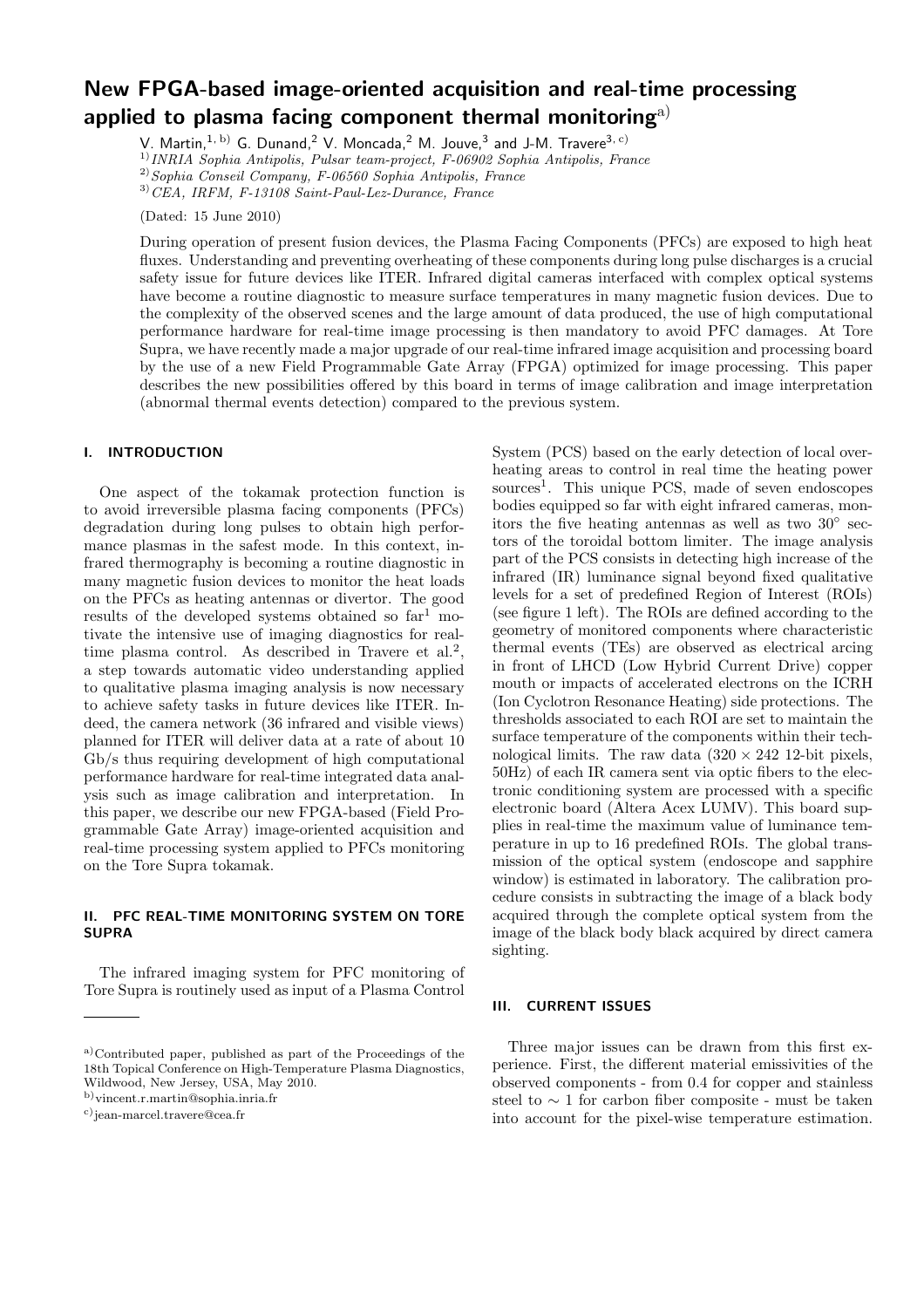Currently, the whole IR scene is assimilated to a black body (i.e. with  $\epsilon = 1$ ) thus leading to an underestimation of surface temperature for some components (e.g. copper mouth of LHCD).

Second, the transfer function of the optical system (window transmission and optical assembly transmission factors) is not uniform in space and constant in time. For instance, the front-end sapphire window transmission function is continuously degraded by particle deposit during plasma discharges and a factor two has even been observed between the top ( $\tau = 0.70$ ) and the bottom  $(\tau = 0.35)$  of one of them after six months of plasma operation. Once again, a 2D transmission matrix must be used in the transfer function instead of a simple scalar for a better temperature calibration of the observed scene against local transmission defects.

Third, the current ROI-based local overheating detection system described in section II is not able to deliver precise spatial location of detected overheating objects since the system does not return the location of the maximum temperature in the ROI. The second drawback is that several (different types of) TEs may occur in the same ROI (e.g. impact of fast particles and electrical arcing on the LHCD copper mouth) while only one TE can be detected using temperature thresholding.

## IV. NEW IMAGE-ORIENTED ARCHITECTURE

A new intelligent computer vision-based system has been recently developed at Tore Supra for the automatic detection and identification of thermal events in IR videos. We refer the reader to Martin et al.<sup>3</sup> for details on system architecture and performance compared to the current ROI-based system. Until now, this system has been validated through a pure software implementation performing at 25 frames per second. Our aim is to transfer parts of the developed software onto dedicated accelerated hardware to reach real-time constraints imposed by the acquisition system (e.g. one frame processed in less than 20 ms).

The main idea is to clearly separate the knowledge of the TEs (e.g. geometrical description, temporal behaviour, etc.) from the image data. Such problem formalization leads to separate the processing tasks into two categories: the former concerns costly algorithms as image segmentation (i.e. to categorize pixels into foreground and background classes) representing 80% of the total processing time of each image on a general CPU. Since pixel-wise processing can be massively parallelized, the use of Field Programmable Gate Array (FPGA) is then clearly motivated to accelerate such tasks. The later deals with image interpretation (e.g. pattern recognition) from image segmentation results (e.g. a binary image of detected hot spots). These algorithms are currently coded in C++ language which provides a high degree of flexibility and control of the interpretation process.

The new image-based system is then composed of two

interconnected layers sketched in figure 2:

- The hardware layer, based on a XILINX VIRTEX-5 FPGA is dedicated to parallel processing of costly calculations as matrix computation (e.g. image calibration and temperature estimation) and image segmentation algorithms. On board RAM memory allows the storage of large amount of data (calibration matrices, image buffering, etc.). The FPGA also embeds a camera error handling module to handle potential data acquisition errors (e.g. bad frame transmission). The goal is to prevent incoherent results during the overheating detection step by skipping the frame.
- The software layer is dedicated to overheating identification. The goal is to recognize TEs by means of spatiotemporal pattern reconstruction and classification (see details in Martin et  $al.^3$ ).

A particular feature of the system is to embed a real-time feedback control of the hardware layer by the software layer. Depending on TE identification results, the segmentation algorithm parameters stored in the FPGA are then dynamically updated.

The two layers are interfaced through a Direct Memory Access (DMA) to minimize the data transfer time. The proposed architecture manages all these massive data parallelism in such a way that is seamless to any of the processing blocks.

## V. PERFORMANCE ASSESSMENT

The previous system was mainly limited by its lake of embedded memory making impossible matrix computations as seen in Table I.

| FPGA board         | ALTERA ACEX<br>LUMV $(2000) \times 2$ | 1 XILINX VIRTEX-5<br>SMT351T (2009)     |
|--------------------|---------------------------------------|-----------------------------------------|
| Internal RAM       | $100 \text{ Kb}$                      | $10 \text{ Mb}$                         |
| Clock Speed (MHz)  | Up to $200$                           | Up to $550$ (with<br>embedded PLL)      |
| On board Memory    | $1 \times 1$ MB SRAM                  | $2 \times 1$ GB DDR2<br><b>SDRAM</b>    |
| DSP Modules        | No DSP                                | 640 DSP48 slices<br>$(550 \text{ MHz})$ |
| Design Environment | Quartus II                            | $ISE + System$<br>Generator             |

TABLE I. Performance comparison between the old ALTERA board and the new Xilinx FPGA.

The new board is provided with a high flexible development environment that integrates with MATLAB's SIMULINK. This allows the designers to implement block diagrams from library modules (e.g. logical bit operators, lookup tables) in a more friendly way than direct VHDL code.

The current system implementation achieves temperature conversion and image processing in only 190 ns for 76800 pixels. Interpretation of detected hot spots (1-bit 2D matrices) based on CPU requires 15 ms. Com-